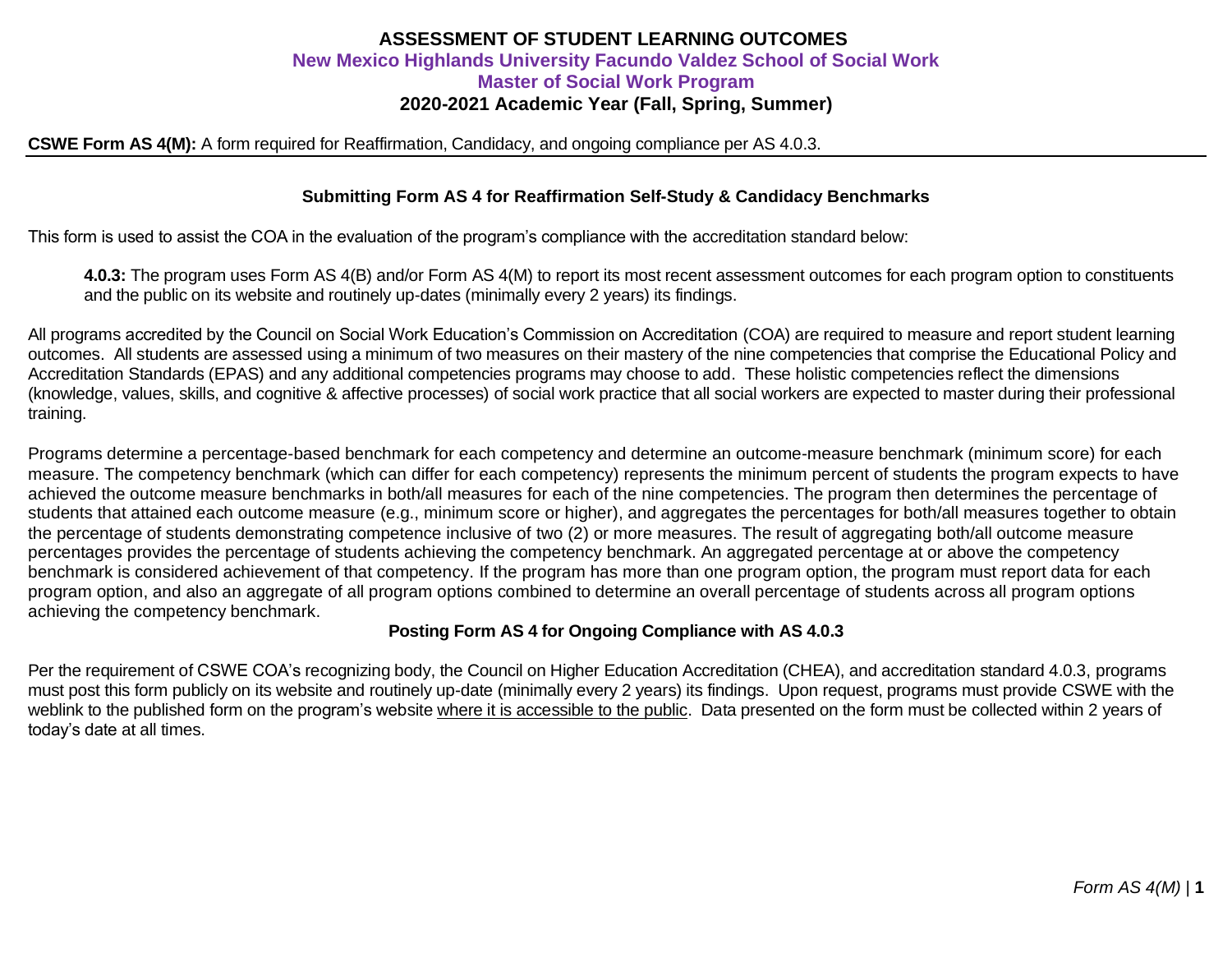## **Summary of the Program's Assessment Plan**

All students are assessed using a minimum of two measures on their mastery of the nine competencies that comprise the Educational Policy and Accreditation Standards of the Council on Social Work Education and any additional competencies programs may choose to add. Summarize the program's competency-based assessment plan. Programs may add/delete rows to accurately reflect the number measures included in the data presented.

| <b>Assessment Measure #1: Final Field Evaluation</b>                                                                       |                                                                                                                          |  |  |  |  |  |
|----------------------------------------------------------------------------------------------------------------------------|--------------------------------------------------------------------------------------------------------------------------|--|--|--|--|--|
| Dimension(s) assessed:                                                                                                     | <b>Skills</b>                                                                                                            |  |  |  |  |  |
| When/where students are assessed:                                                                                          | Field placement                                                                                                          |  |  |  |  |  |
| Who assessed student competence:                                                                                           | Field instructors                                                                                                        |  |  |  |  |  |
| Outcome Measure Benchmark (minimum score indicative of achievement) for<br>Competencies 1-9:                               | 4.5 on a 1 to 5 (5 point) scale                                                                                          |  |  |  |  |  |
| Competency Benchmark (percent of students the program expects to have                                                      | 80%                                                                                                                      |  |  |  |  |  |
| achieved the minimum scores, inclusive of all measures) for Competencies 1-9:                                              |                                                                                                                          |  |  |  |  |  |
| Assessment Measure #2: Course-Embedded Rating Scale (one per competency)<br>$\star$                                        |                                                                                                                          |  |  |  |  |  |
| Dimension(s) assessed:                                                                                                     | Varies by the measure of each                                                                                            |  |  |  |  |  |
|                                                                                                                            | competency - all dimensions are assessed                                                                                 |  |  |  |  |  |
|                                                                                                                            | on multiple competencies                                                                                                 |  |  |  |  |  |
| When/where students are assessed:                                                                                          | In the classroom, as part of their first-year<br>generalist coursework AND throughout<br>their specialization coursework |  |  |  |  |  |
| Who assessed student competence:                                                                                           | Classroom instructor                                                                                                     |  |  |  |  |  |
| Outcome Measure Benchmark (minimum score indicative of achievement) for<br>Competencies 1-9:                               | 4.0 on a 1 to 5 (5 point) scale                                                                                          |  |  |  |  |  |
| Competency Benchmark (percent of students the program expects to have                                                      | 80%                                                                                                                      |  |  |  |  |  |
| achieved the minimum scores, inclusive of all measures) for Competencies 1-9:                                              |                                                                                                                          |  |  |  |  |  |
| Aggregated Percentage of Students at the Competency Benchmark                                                              |                                                                                                                          |  |  |  |  |  |
| Calculation: We calculated & reported the average value between the percentages of students achieving the benchmark on the |                                                                                                                          |  |  |  |  |  |
| two outcome measures. (% achieving benchmark on measure 1 + % achieving benchmark on measure 2) / 2                        |                                                                                                                          |  |  |  |  |  |
| <b>Program Benchmark:</b> The competency benchmark for the program was set at 80%, as per common practice in educational   |                                                                                                                          |  |  |  |  |  |
| programming, and as per faculty consensus.                                                                                 |                                                                                                                          |  |  |  |  |  |

\* Note that the assessment structure and process is the same for both the generalist (first-year) curriculum and for the curricula of each of the second-year specializations (Clinical, Bilingual-Bicultural Clinical, and Leadership & Administration). The Final Field Evaluations and the Course-Embedded Rating Scales for each competency do differ, as they are catered to the competency descriptions and behaviors for each. However, since the kinds of measures and the assessment procedure are the same, only one summary chart is presented above, inclusive of both generalist and specialization assessment.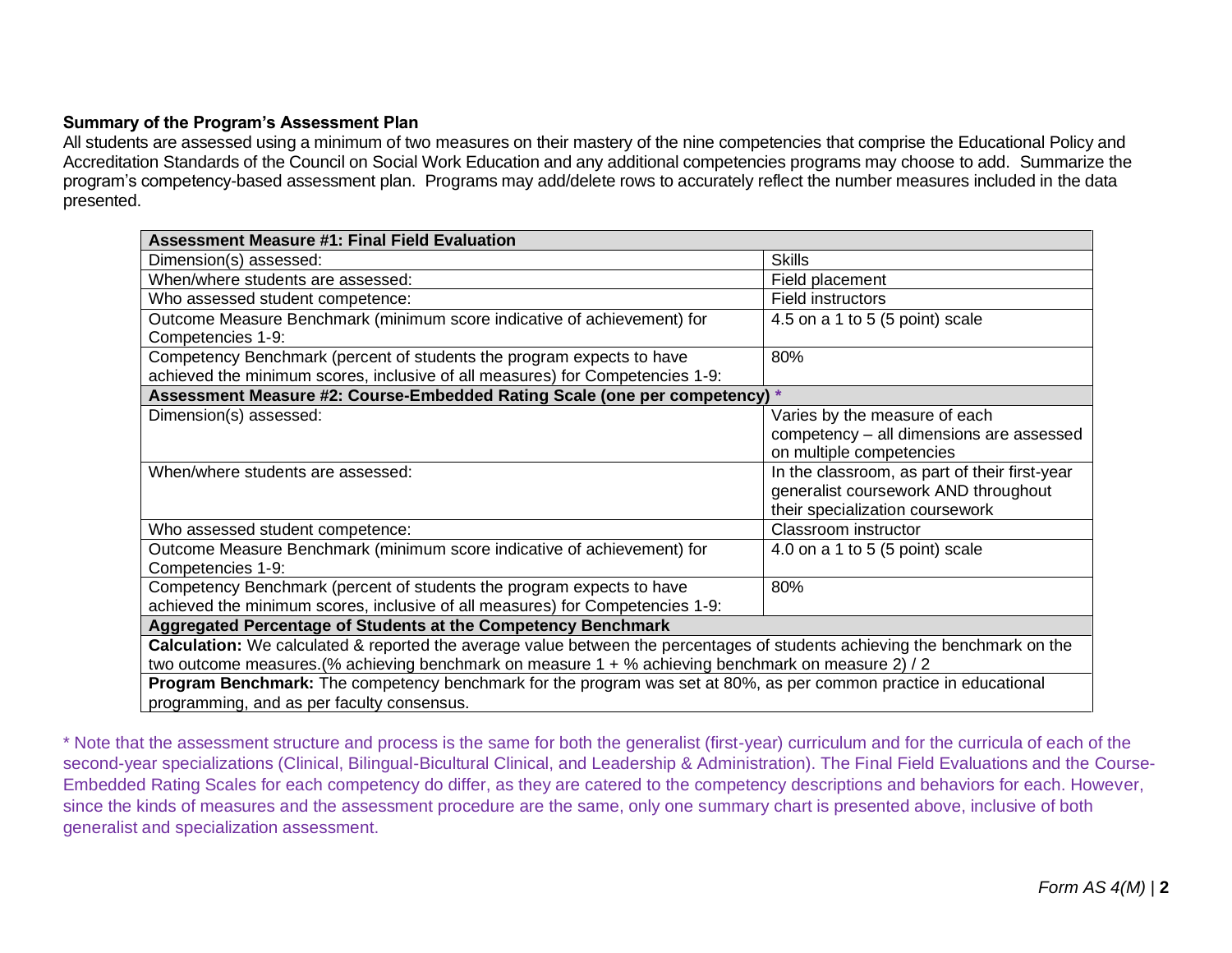## **New Mexico Highlands University, Facundo Valdez School of Social Work Master of Social Work Program**

Learning Outcome Assessment Data from the 2020-2021 Academic Year (Fall, Spring, Summer) Aggregate of All Program Options (All Campus Locations)<sup>1</sup>

| <b>COMPETENCY</b>                                                                                                   | <b>COMPETENCY</b><br><b>BENCHMARK</b><br>(GENERALIST)                                                                                                  | <b>COMPETENCY</b><br><b>BENCHMARK</b><br>(SPECIALIZATION)                                                                                                  | PERCENTAGE OF STUDENTS ACHIEVING<br><b>BENCHMARK</b>   |                                                                                  |                                                                                                      |                                                                                          |  |
|---------------------------------------------------------------------------------------------------------------------|--------------------------------------------------------------------------------------------------------------------------------------------------------|------------------------------------------------------------------------------------------------------------------------------------------------------------|--------------------------------------------------------|----------------------------------------------------------------------------------|------------------------------------------------------------------------------------------------------|------------------------------------------------------------------------------------------|--|
|                                                                                                                     |                                                                                                                                                        |                                                                                                                                                            | <b>Generalist</b><br><b>Practice</b><br>$(500$ -level) | Area of<br><b>Specialized</b><br><b>Practice #1</b><br>(Clinical)<br>$N = 82$ to | Area of<br><b>Specialized</b><br><b>Practice #2</b><br>(Bilingual-<br><b>Bicultural</b><br>Clinical) | Area of<br><b>Specialized</b><br>Practice #3<br>(Leadership &<br><b>Administration</b> ) |  |
| Competency 1:<br><b>Demonstrate Ethical</b><br>and Professional<br><b>Behavior</b>                                  | 80% of students will achieve<br>benchmark on the (average) of<br>the two outcome measures<br>(practice & course-embedded), at<br>the generalist level. | 80% of students will achieve<br>benchmark on the (average) of the<br>two outcome measures (practice &<br>course-embedded), at the<br>specialization level. | N = 102 to $124^2$<br>92.85%                           | 131<br>96.12%                                                                    | $N = 9$ to 40<br>90.91%                                                                              | $N = 5$ to 15<br>100%                                                                    |  |
| Competency 2:<br><b>Engage Diversity and</b><br><b>Difference in Practice</b>                                       | 80% of students will achieve<br>benchmark on the (average) of<br>the two outcome measures<br>(practice & course-embedded), at<br>the generalist level. | 80% of students will achieve<br>benchmark on the (average) of the<br>two outcome measures (practice &<br>course-embedded), at the<br>specialization level. | 92.24%                                                 | 85.26%                                                                           | 95.45%                                                                                               | 95.84%                                                                                   |  |
| Competency 3:<br><b>Advance Human</b><br><b>Rights and Social,</b><br>Economic, and<br><b>Environmental Justice</b> | 80% of students will achieve<br>benchmark on the (average) of<br>the two outcome measures<br>(practice & course-embedded), at<br>the generalist level. | 80% of students will achieve<br>benchmark on the (average) of the<br>two outcome measures (practice &<br>course-embedded), at the<br>specialization level. | 91.74%                                                 | 91.05%                                                                           | 81.94%                                                                                               | 90.0%                                                                                    |  |
| Competency 4:<br><b>Engage in Practice-</b><br>informed Research<br>and Research-<br>informed Practice              | 80% of students will achieve<br>benchmark on the (average) of<br>the two outcome measures<br>(practice & course-embedded), at<br>the generalist level. | 80% of students will achieve<br>benchmark on the (average) of the<br>two outcome measures (practice &<br>course-embedded), at the<br>specialization level. | 71.34%                                                 | 76.36%                                                                           | 90.91%                                                                                               | 87.50%                                                                                   |  |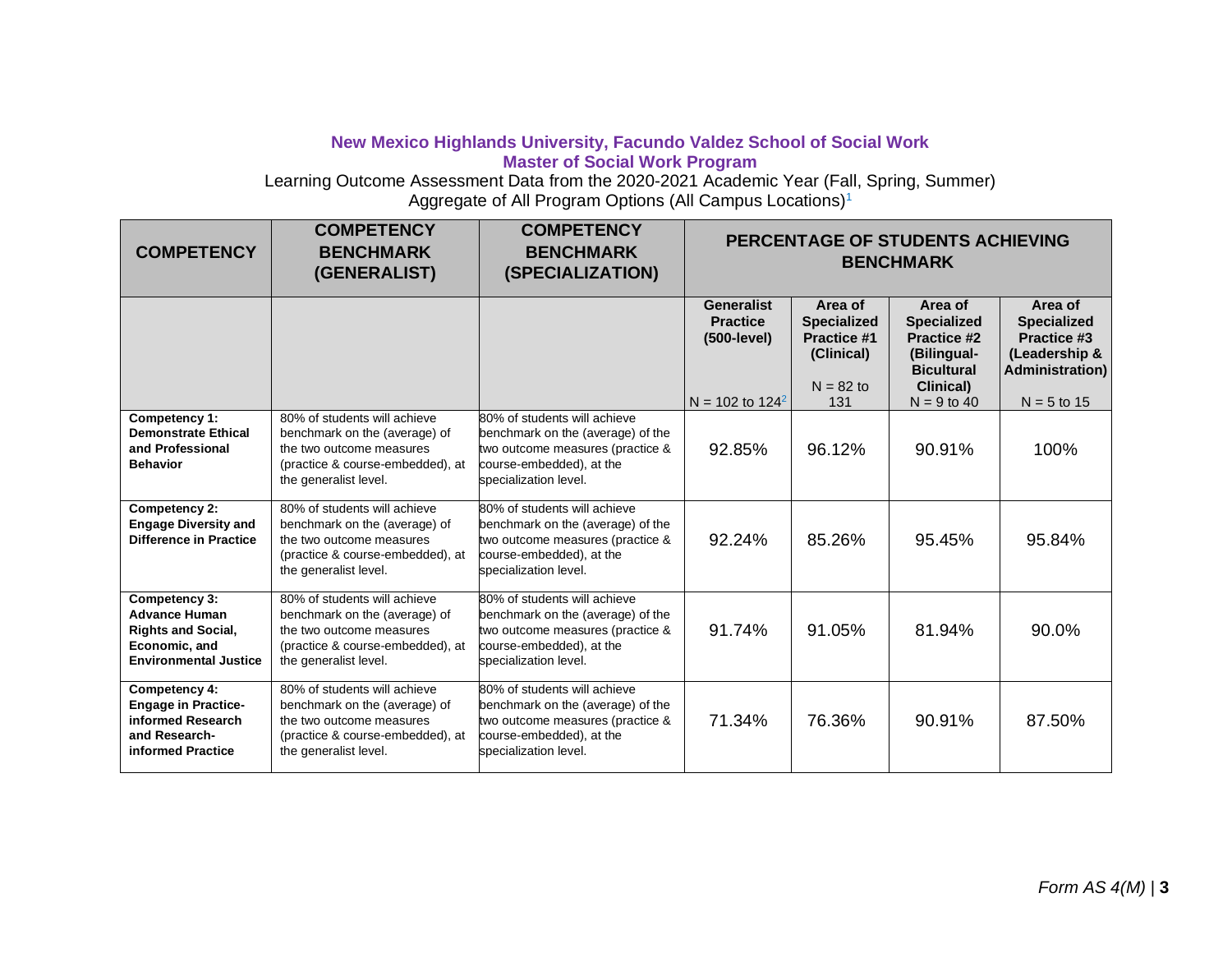| <b>COMPETENCY</b>                                                                                                            | <b>COMPETENCY</b><br><b>BENCHMARK</b><br>(GENERALIST)                                                                                                  | <b>COMPETENCY</b><br><b>BENCHMARK</b><br>(SPECIALIZATION)                                                                                                  | PERCENTAGE OF STUDENTS ACHIEVING<br><b>BENCHMARK</b> |                                                            |                                                                                                      |                                                                                          |
|------------------------------------------------------------------------------------------------------------------------------|--------------------------------------------------------------------------------------------------------------------------------------------------------|------------------------------------------------------------------------------------------------------------------------------------------------------------|------------------------------------------------------|------------------------------------------------------------|------------------------------------------------------------------------------------------------------|------------------------------------------------------------------------------------------|
|                                                                                                                              |                                                                                                                                                        |                                                                                                                                                            | <b>Generalist</b><br><b>Practice</b><br>(500-level)  | Area of<br><b>Specialized</b><br>Practice #1<br>(Clinical) | Area of<br><b>Specialized</b><br><b>Practice #2</b><br>(Bilingual-<br><b>Bicultural</b><br>Clinical) | Area of<br><b>Specialized</b><br>Practice #3<br>(Leadership &<br><b>Administration</b> ) |
| <b>Competency 5: Engage</b><br>in Policy Practice                                                                            | 80% of students will achieve<br>benchmark on the (average) of the<br>two outcome measures (practice &<br>course-embedded), at the<br>generalist level. | 80% of students will achieve<br>benchmark on the (average) of the<br>two outcome measures (practice &<br>course-embedded), at the<br>specialization level. | 81.05%                                               | 87.02%                                                     | 73.89%                                                                                               | 100%                                                                                     |
| <b>Competency 6: Engage</b><br>with Individuals.<br>Families, Groups,<br>Organizations, and<br><b>Communities</b>            | 80% of students will achieve<br>benchmark on the (average) of the<br>two outcome measures (practice &<br>course-embedded), at the<br>generalist level. | 80% of students will achieve<br>benchmark on the (average) of the<br>two outcome measures (practice &<br>course-embedded), at the<br>specialization level. | 89.91%                                               | 79.74%                                                     | 95.45%                                                                                               | 80.0%                                                                                    |
| <b>Competency 7: Assess</b><br>Individuals, Families,<br>Groups, Organizations,<br>and Communities                           | 80% of students will achieve<br>benchmark on the (average) of the<br>two outcome measures (practice &<br>course-embedded), at the<br>generalist level. | 80% of students will achieve<br>benchmark on the (average) of the<br>two outcome measures (practice &<br>course-embedded), at the<br>specialization level. | 80.34%                                               | 85.36%                                                     | 72.38%                                                                                               | 46.67%                                                                                   |
| Competency 8:<br>Intervene with<br>Individuals, Families,<br>Groups, Organizations,<br>and Communities                       | 80% of students will achieve<br>benchmark on the (average) of the<br>two outcome measures (practice &<br>course-embedded), at the<br>generalist level. | 80% of students will achieve<br>benchmark on the (average) of the<br>two outcome measures (practice &<br>course-embedded), at the<br>specialization level. | 79.03%                                               | 90.43%                                                     | 90.91%                                                                                               | 73.34%                                                                                   |
| <b>Competency 9: Evaluate</b><br><b>Practice with</b><br>Individuals, Families,<br>Groups, Organizations,<br>and Communities | 80% of students will achieve<br>benchmark on the (average) of the<br>two outcome measures (practice &<br>course-embedded), at the<br>generalist level. | 80% of students will achieve<br>benchmark on the (average) of the<br>two outcome measures (practice &<br>course-embedded), at the<br>specialization level. | 71.90%                                               | 86.81%                                                     | 77.28%                                                                                               | 83.34%                                                                                   |

<sup>1</sup>We do have multiple program options, with campus locations in in Albuquerque, Farmington, Las Vegas, Rio Rancho, and Santa Fe, New Mexico. However, during the 2020-21 academic year, because of public health restrictions associated with the COVID-19 pandemic, all social work classes at New Mexico Highlands were moved online, with MSW classes being offered both synchronously, via Zoom, and